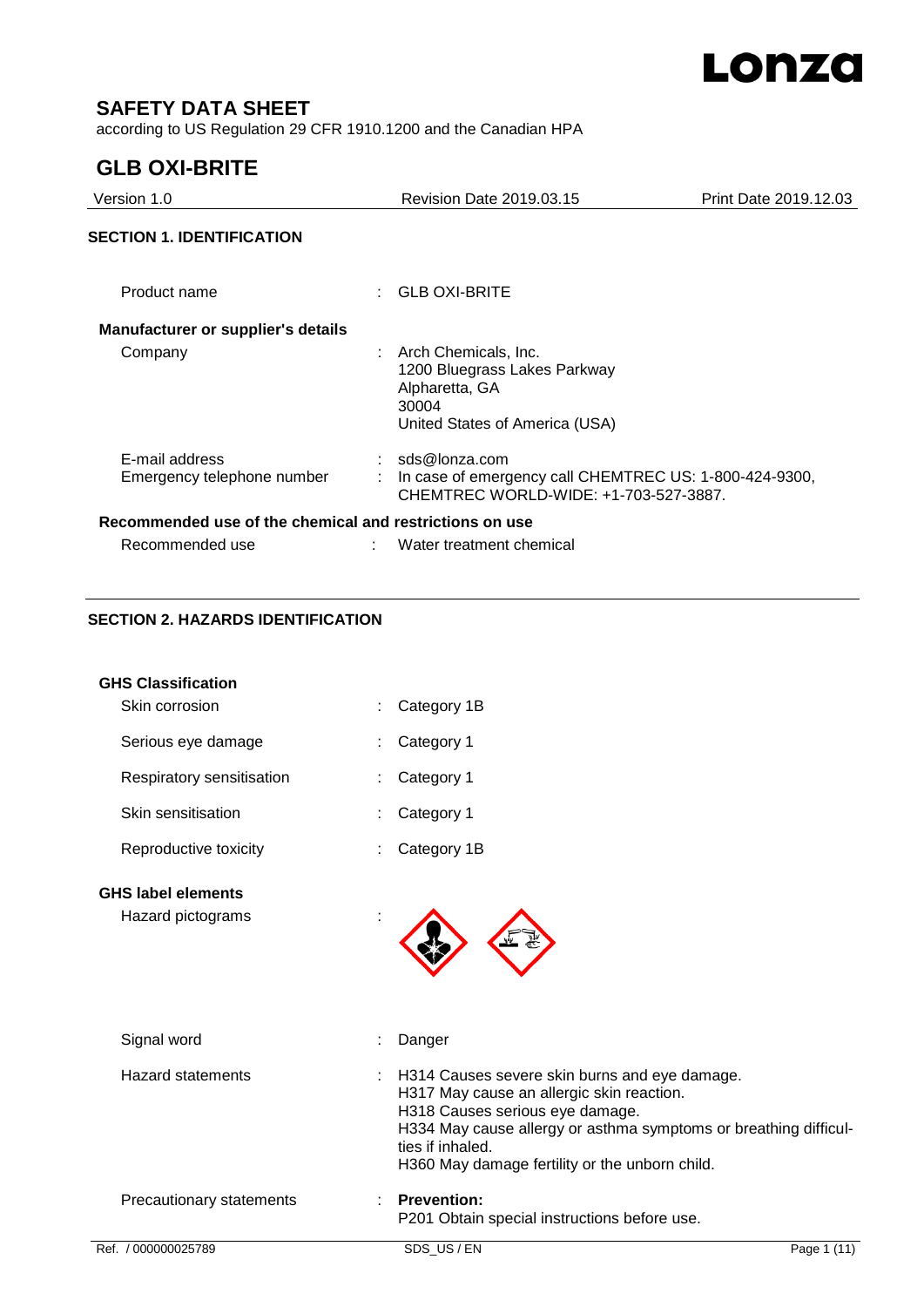

P202 Do not handle until all safety precautions have been read and understood. P261 Avoid breathing dust/ fume/ gas/ mist/ vapours/ spray. P264 Wash skin thoroughly after handling. P272 Contaminated work clothing should not be allowed out of the workplace. P280 Wear protective gloves/ protective clothing/ eye protection/ face protection. P285 In case of inadequate ventilation wear respiratory protection. **Response:**  P301 + P330 + P331 IF SWALLOWED: Rinse mouth. Do NOT induce vomiting. P303 + P361 + P353 IF ON SKIN (or hair): Take off immediately all contaminated clothing. Rinse skin with water/shower. P304 + P340 + P310 IF INHALED: Remove person to fresh air and keep comfortable for breathing. Immediately call a POISON CENTER/doctor. P305 + P351 + P338 + P310 IF IN EYES: Rinse cautiously with water for several minutes. Remove contact lenses, if present and easy to do. Continue rinsing. Immediately call a POISON CENTER/doctor. P308 + P313 IF exposed or concerned: Get medical advice/ attention. P333 + P313 If skin irritation or rash occurs: Get medical advice/ attention. P363 Wash contaminated clothing before reuse. **Storage:**  P405 Store locked up. **Disposal:**  P501 Dispose of contents/ container to an approved waste disposal plant.

### **Other hazards**

None known.

### **SECTION 3. COMPOSITION/INFORMATION ON INGREDIENTS**

Chemical nature : Mixture

#### **Hazardous components**

| Chemical name / Synonyms                   | CAS-No.    | Concentration (% w/w) |
|--------------------------------------------|------------|-----------------------|
| Potassium peroxymonosulfate/Potassium      | 70693-62-8 | 70 - 80               |
| sulfate/Potassium hydrogen sulfate (2:1:1) |            |                       |
| lSodium carbonate                          | 497-19-8   | $10 - 15$             |
| Sodium tetraborate pentahydrate            | 12179-04-3 | $1 - 3$               |
| Dipotassium peroxodisulphate               | 7727-21-1  | $1 - 3$               |

### **SECTION 4. FIRST AID MEASURES**

| If inhaled              | : IF INHALED: Remove individual to fresh air. Seek medical<br>attention if breathing becomes difficult or if respiratory irritation<br>develops. If not breathing, give artificial respiration. Call for<br>medical assistance. |             |
|-------------------------|---------------------------------------------------------------------------------------------------------------------------------------------------------------------------------------------------------------------------------|-------------|
| In case of skin contact | : IF ON SKIN: Immediately flush skin with plenty of water for 15                                                                                                                                                                |             |
| Ref. / 000000025789     | SDS US/EN                                                                                                                                                                                                                       | Page 2 (11) |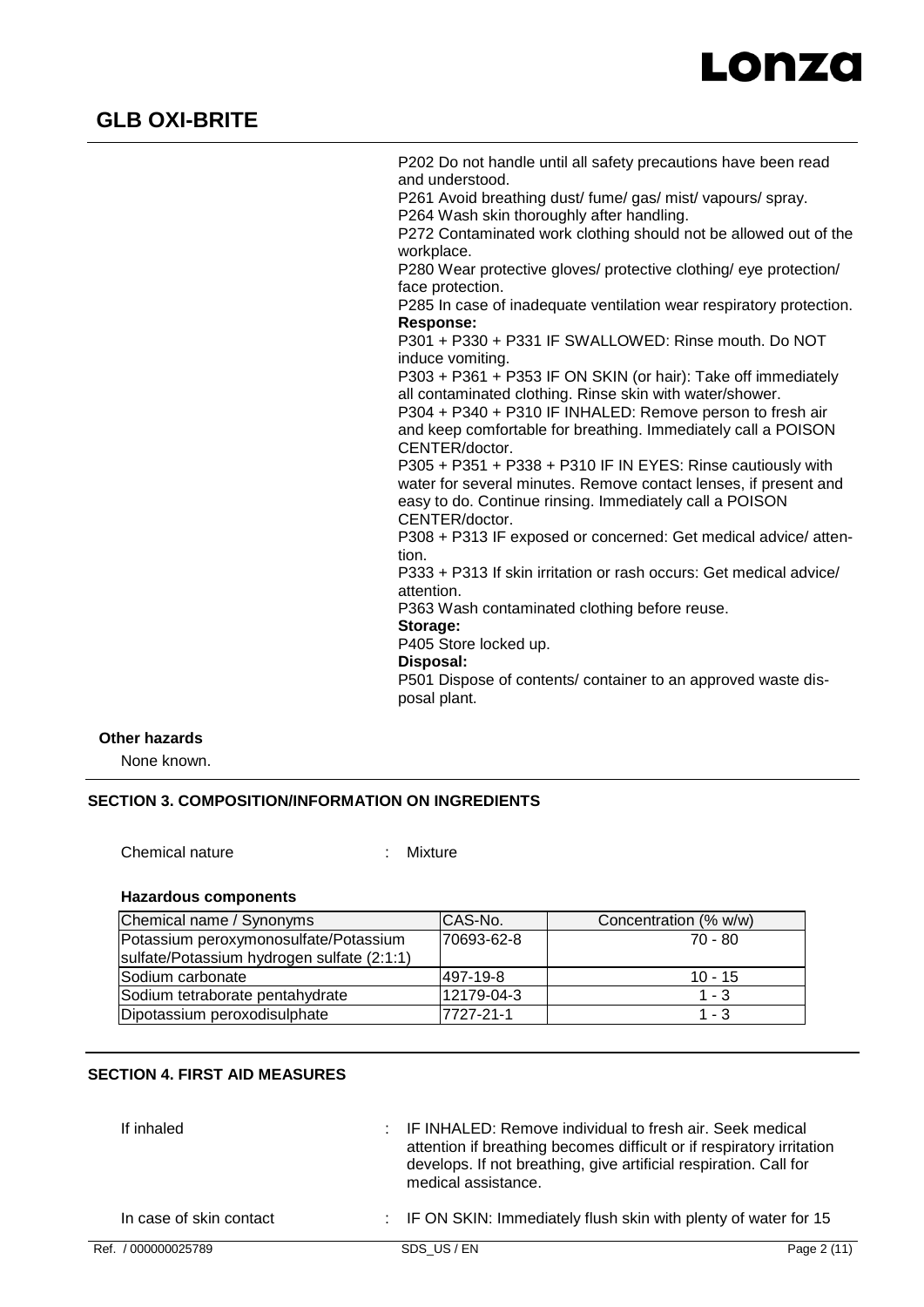# Lonza

# **GLB OXI-BRITE**

|                                                                  |       | minutes. If clothing comes in contact with the product, the<br>clothing should be removed immediately and laundered before<br>re-use. Seek medical attention.            |
|------------------------------------------------------------------|-------|--------------------------------------------------------------------------------------------------------------------------------------------------------------------------|
| In case of eye contact                                           |       | : IF IN EYES: Immediately flush eyes with plenty of water for at<br>least 15 minutes. Seek medical attention immediately.                                                |
| If swallowed                                                     |       | IF SWALLOWED: Call a physician immediately. DO NOT<br>induce vomiting unless directed to do so by a physician. Never<br>give anything by mouth to an unconscious person. |
| Most important symptoms and ef-<br>fects, both acute and delayed | diam. | None known.                                                                                                                                                              |

### **SECTION 5. FIREFIGHTING MEASURES**

| Suitable extinguishing media         | Water                                                                                                                                                                                                                                         |
|--------------------------------------|-----------------------------------------------------------------------------------------------------------------------------------------------------------------------------------------------------------------------------------------------|
| Specific hazards during firefighting | Material will not ignite or burn.<br>Will release oxygen when heated, intensifying a fire                                                                                                                                                     |
| Further information                  | Use water spray to cool unopened containers.<br>In case of fire, use normal fire-fighting equipment and the<br>personal protective equipment recommended in Section 8 to<br>include a NIOSH approved self-contained breathing appa-<br>ratus. |

## **SECTION 6. ACCIDENTAL RELEASE MEASURES**

| Personal precautions, protective<br>equipment and emergency proce-<br>dures | Additional protective clothing must be worn to prevent person-<br>al contact with this material. Those items include but are not<br>limited to boots, impervious gloves, hard hat, splash-proof<br>goggles, impervious clothing, i.e., chemically impermeable<br>suit, self-contained breathing apparatus.<br>Stop source of spill as soon as possible and notify appropriate<br>personnel.<br>Utilize emergency response personal protection equipment<br>prior to the start of any response.<br>Evacuate all non-essential personnel.<br>Dispose of spill residues per guidelines under Section 13,<br>Disposal Consideration. |
|-----------------------------------------------------------------------------|----------------------------------------------------------------------------------------------------------------------------------------------------------------------------------------------------------------------------------------------------------------------------------------------------------------------------------------------------------------------------------------------------------------------------------------------------------------------------------------------------------------------------------------------------------------------------------------------------------------------------------|
| Environmental precautions                                                   | If the product contaminates rivers and lakes or drains inform<br>respective authorities.                                                                                                                                                                                                                                                                                                                                                                                                                                                                                                                                         |
| Methods and materials for contain-<br>÷<br>ment and cleaning up             | Sweep up and shovel into suitable containers for disposal.<br>Do not flush into surface water or sanitary sewer system.<br>Avoid dust formation.                                                                                                                                                                                                                                                                                                                                                                                                                                                                                 |

# **SECTION 7. HANDLING AND STORAGE**

| Advice on safe handling | : Do not take internally.<br>Avoid contact with skin, eyes and clothing. |
|-------------------------|--------------------------------------------------------------------------|
|-------------------------|--------------------------------------------------------------------------|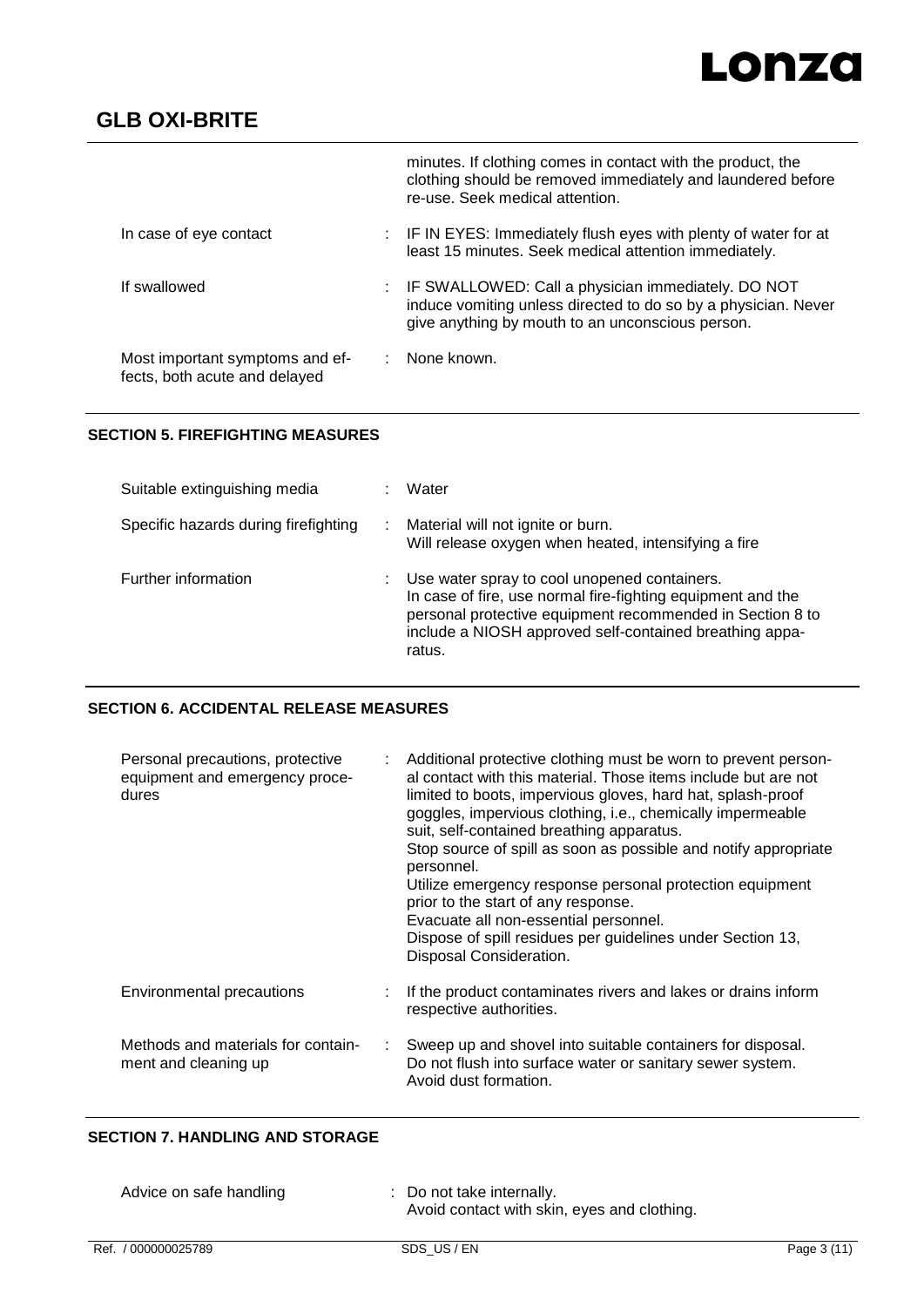# Lonza

# **GLB OXI-BRITE**

|                             | If in eyes or on skin, rinse well with water.<br>Avoid breathing dust.                                                                       |
|-----------------------------|----------------------------------------------------------------------------------------------------------------------------------------------|
| Conditions for safe storage | : Store in a cool, dry and well ventilated place. Isolate from<br>incompatible materials.<br>Keep containers tightly closed when not in use. |
| Materials to avoid          | : Refer to Section 10, "Incompatible Materials."                                                                                             |

# **SECTION 8. EXPOSURE CONTROLS/PERSONAL PROTECTION**

**Components with workplace control parameters**

| Components                           | CAS-No.    | Value type<br>(Form of<br>exposure)  | Control parame-<br>ters / Permissi-<br>ble concentra-<br>tion | <b>Basis</b>     |
|--------------------------------------|------------|--------------------------------------|---------------------------------------------------------------|------------------|
| Sodium tetraborate pentahy-<br>drate | 12179-04-3 | (Inhalable<br>fraction.)             |                                                               | <b>ACGIH</b>     |
|                                      |            | TWA (Inhal-<br>able frac-<br>tion.)  | $2$ mg/m $3$                                                  | <b>ACGIH</b>     |
|                                      |            | STEL (Inhal-<br>able frac-<br>tion.) | $6$ mg/m $3$                                                  | <b>ACGIH</b>     |
|                                      |            | <b>REL</b>                           | 1 $mg/m3$                                                     | NIOSH/GUIDE      |
|                                      |            | <b>TWA</b>                           | $10$ mg/m $3$                                                 | Z <sub>1</sub> A |
| Dipotassium peroxodisulphate         | 7727-21-1  | <b>TWA</b>                           | $0.1$ mg/m $3$<br>(as persulfate)                             | <b>ACGIH</b>     |

|                          |           | STEL (Inhal-<br>able frac-<br>tion.) | $6 \,\mathrm{mg/m}$                     | ACC        |
|--------------------------|-----------|--------------------------------------|-----------------------------------------|------------|
|                          |           | REL                                  | 1 mg/m $3$                              | <b>NIO</b> |
|                          |           | <b>TWA</b>                           | $10 \text{ mg/m}$                       | Z1A        |
| tassium peroxodisulphate | 7727-21-1 | <b>TWA</b>                           | $0.1 \text{ mg/m}$ 3<br>(as persulfate) | <b>ACC</b> |
|                          |           |                                      |                                         |            |

| <b>Engineering measures</b>                             | Local exhaust ventilation is recommended if significant dust-<br>ing occurs. Otherwise use general exhaust ventilation.                        |
|---------------------------------------------------------|------------------------------------------------------------------------------------------------------------------------------------------------|
| Personal protective equipment<br>Respiratory protection | Wear a NIOSH approved respirator if levels above the expo-<br>sure limits are possible.                                                        |
| Hand protection                                         |                                                                                                                                                |
| Remarks                                                 | Avoid contact with skin. Impervious gloves A full impervious<br>suit is recommended if exposure is possible to a large portion<br>of the body. |
| Eye protection                                          | Chemical resistant goggles must be worn.<br>Face-shield                                                                                        |
| Skin and body protection                                | Impervious<br>Neoprene<br>butyl-rubber                                                                                                         |
| Protective measures                                     | Ensure that eyewash stations and safety showers are close<br>to the workstation location.                                                      |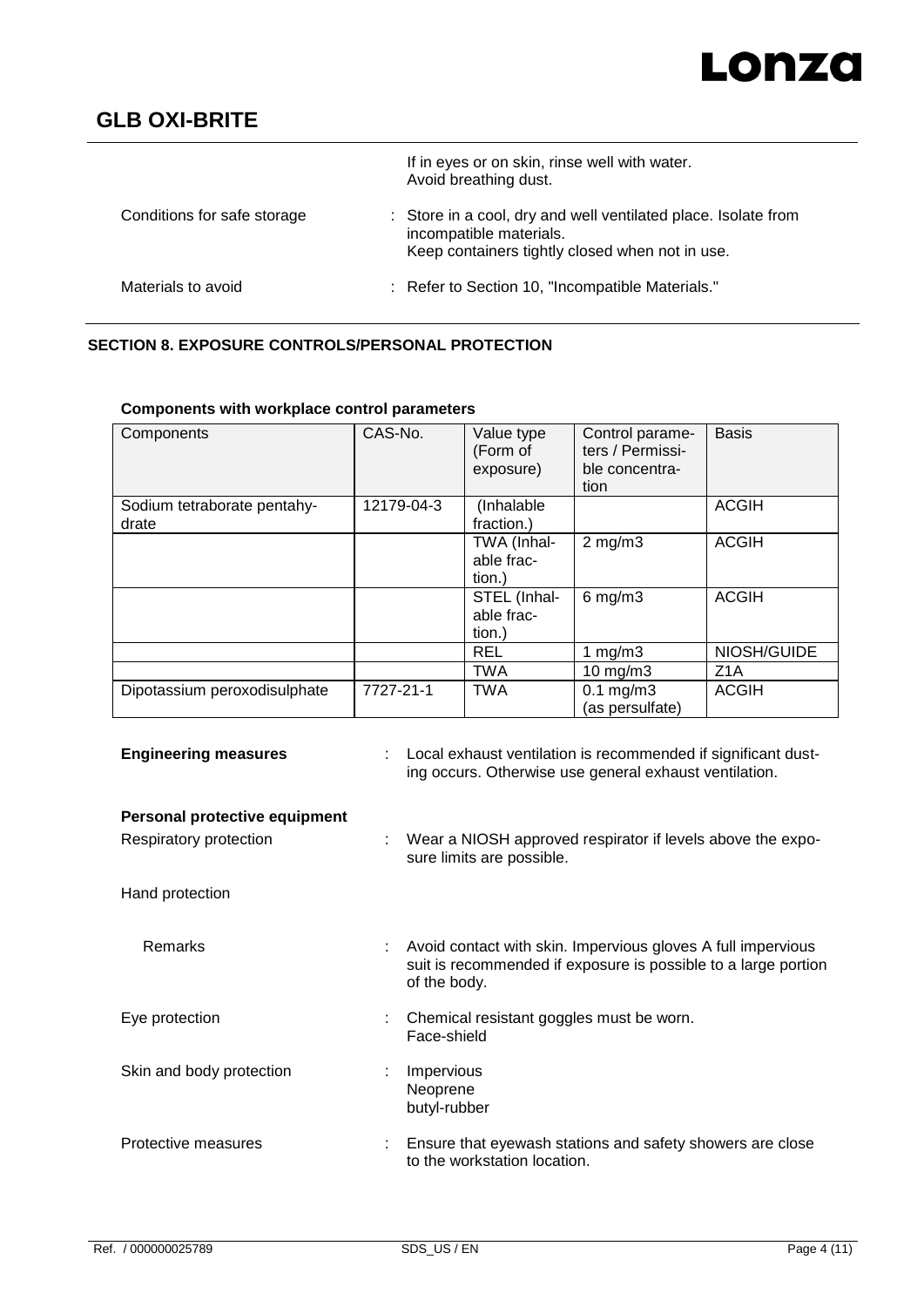### **SECTION 9. PHYSICAL AND CHEMICAL PROPERTIES**

| Appearance                             |   | solid                                                                            |
|----------------------------------------|---|----------------------------------------------------------------------------------|
| Colour                                 |   | blue                                                                             |
| Odour                                  |   | none                                                                             |
| <b>Odour Threshold</b>                 |   | no data available                                                                |
| pH                                     |   | 6.48<br>Concentration: 10 %<br>solution                                          |
| Melting point/freezing point           | ÷ | Not applicable                                                                   |
| Boiling point/boiling range            |   | Not applicable                                                                   |
| Flash point                            | ÷ | Not applicable                                                                   |
| Evaporation rate                       |   | Not applicable                                                                   |
| Flammability (solid, gas)              |   | Product is not known to be flammable, combustible, pyrophor-<br>ic or explosive. |
| Flammability (liquids)                 |   | no data available                                                                |
| Self-ignition                          |   | Not applicable                                                                   |
| Upper explosion limit                  | ÷ | no data available                                                                |
| Lower explosion limit                  |   | no data available                                                                |
| Vapour pressure                        |   | no data available                                                                |
| Relative vapour density                |   | no data available                                                                |
| Relative density                       | ÷ | 1.2<br>(@ 20 Deg. C)                                                             |
| Density                                | t | no data available                                                                |
| <b>Bulk density</b>                    |   | no data available                                                                |
| Water solubility                       |   | 250 g/l (@ 20 Deg. C)                                                            |
| Partition coefficient: n-octanol/water | ÷ | no data available                                                                |
| Auto-ignition temperature              | ÷ | no data available                                                                |
| Decomposition temperature              | ÷ | no data available                                                                |
| Viscosity, dynamic                     |   | no data available                                                                |
| Viscosity, kinematic                   |   | no data available                                                                |
| Oxidizing properties                   |   | Product has oxidizing properties.                                                |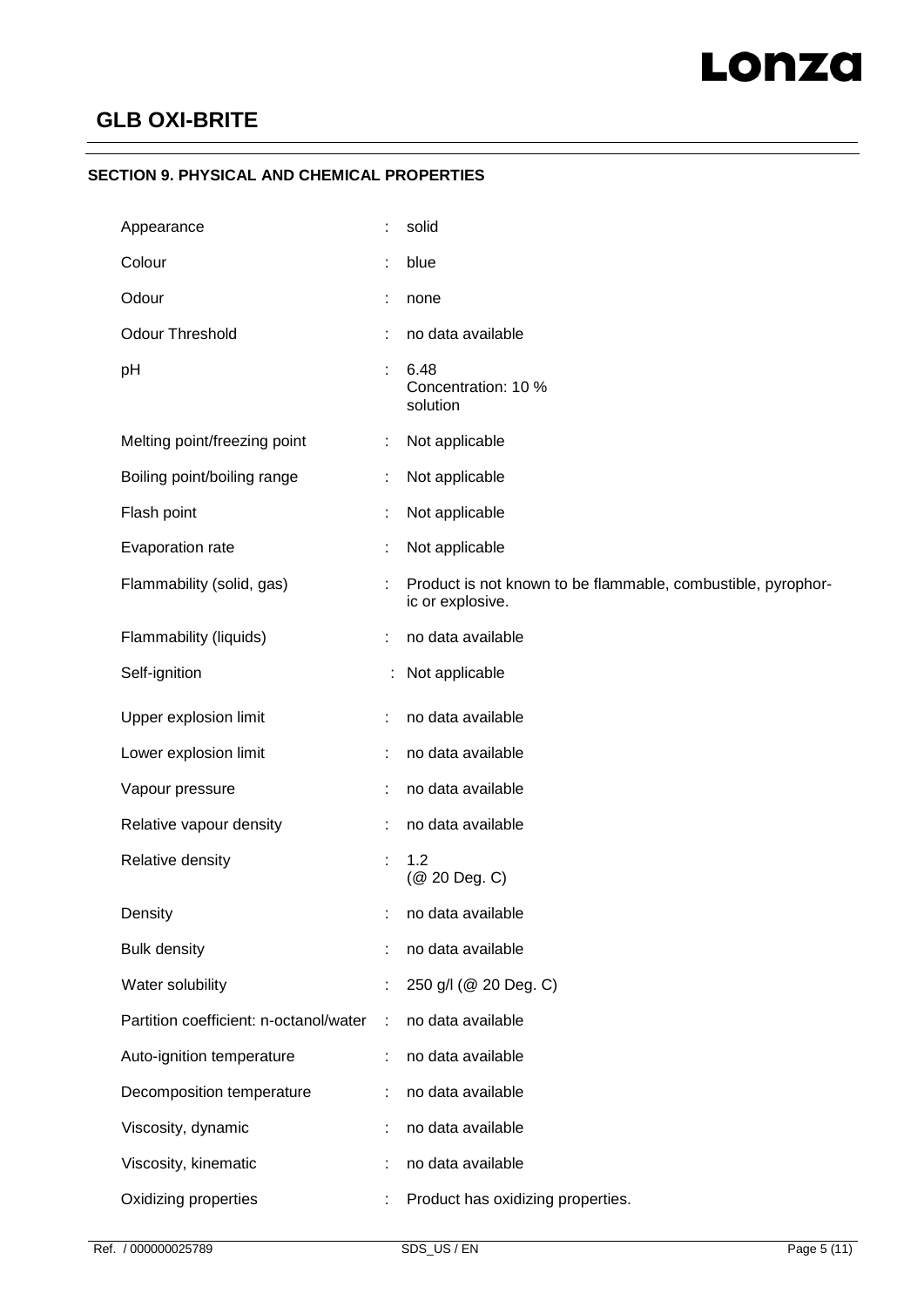### **SECTION 10. STABILITY AND REACTIVITY**

| Possibility of hazardous reactions |    | Stable under normal conditions.                                                      |
|------------------------------------|----|--------------------------------------------------------------------------------------|
| Conditions to avoid                | ٠  | High temperatures<br>Exposure to moist air or water                                  |
| Incompatible materials             | ÷. | Oxidizing agents<br>Heavy metal salts<br>Cyanides<br><b>Halides</b>                  |
| Hazardous decomposition products   |    | Decomposes when heated or dampened, releasing oxygen<br>and heat<br>Oxides of sulfur |

### **SECTION 11. TOXICOLOGICAL INFORMATION**

| Ref. / 000000025789                                            | SDS US/EN                                                                                                                                                     | Page 6 (11) |
|----------------------------------------------------------------|---------------------------------------------------------------------------------------------------------------------------------------------------------------|-------------|
| <b>NTP</b>                                                     | No component of this product present at levels greater than or                                                                                                |             |
| <b>OSHA</b>                                                    | No component of this product present at levels greater than or<br>equal to 0.1% is on OSHA's list of regulated carcinogens.                                   |             |
| <b>IARC</b>                                                    | No component of this product present at levels greater than or<br>equal to 0.1% is identified as probable, possible or confirmed<br>human carcinogen by IARC. |             |
| Carcinogenicity                                                |                                                                                                                                                               |             |
| Remarks: Possible skin sensitizer based on animal tests        |                                                                                                                                                               |             |
| <b>Respiratory or skin sensitisation</b>                       |                                                                                                                                                               |             |
| Serious eye damage/eye irritation<br>Result: Corrosive to eyes |                                                                                                                                                               |             |
| <b>Skin corrosion/irritation</b><br>Result: Corrosive to skin  |                                                                                                                                                               |             |
| Acute dermal toxicity                                          | Believed to be $> 2,000$ mg/kg                                                                                                                                |             |
| Acute inhalation toxicity                                      | Remarks: no data available                                                                                                                                    |             |
| Acute oral toxicity                                            | Believed to be $> 2,000$ mg/kg                                                                                                                                |             |
| <b>Acute toxicity</b>                                          |                                                                                                                                                               |             |
|                                                                | <b>Skin</b><br>Inhalation<br>Ingestion                                                                                                                        |             |
| Information on likely routes of expo-<br>sure                  | Eyes                                                                                                                                                          |             |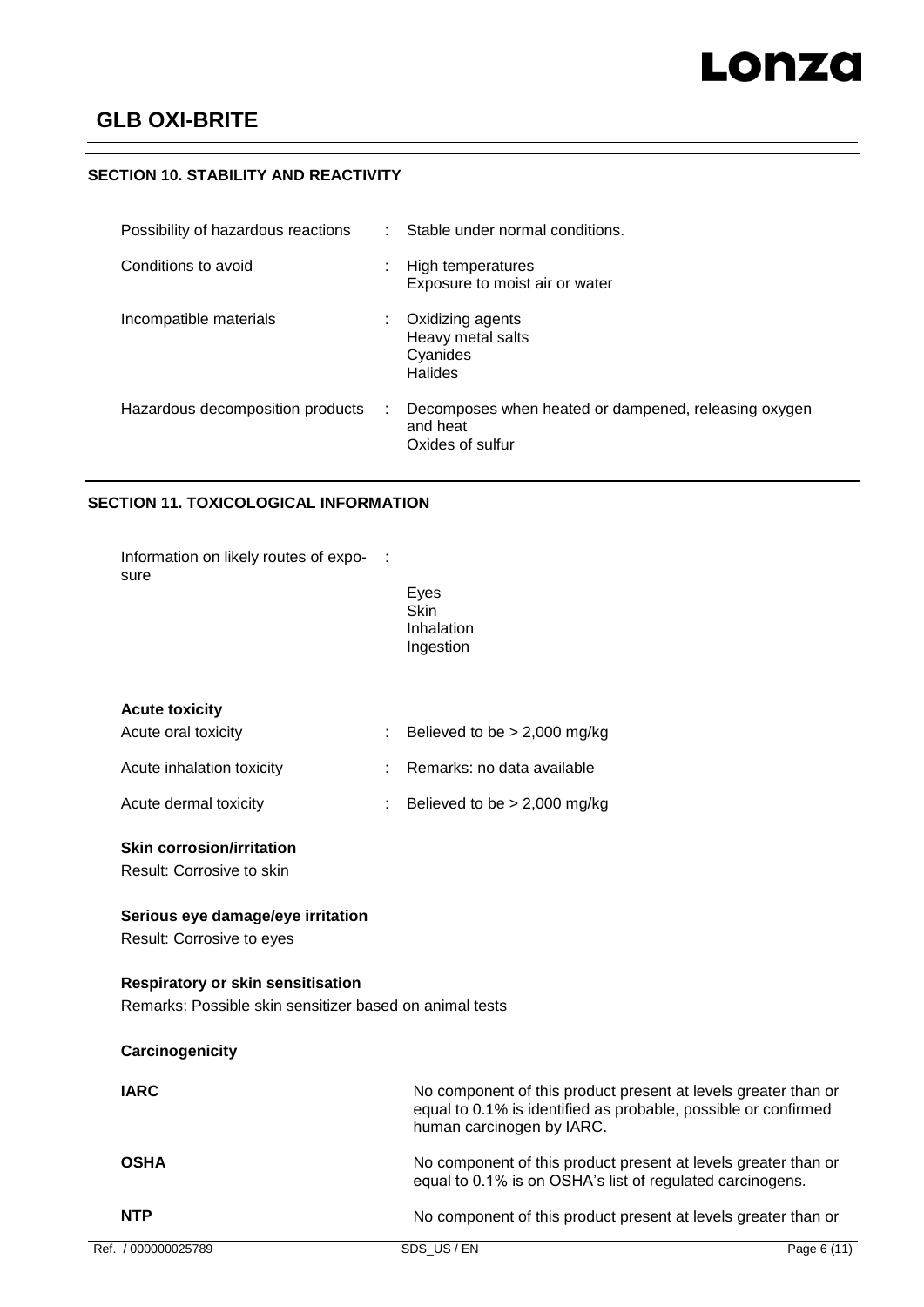

equal to 0.1% is identified as a known or anticipated carcinogen by NTP.

**ACGIH** No component of this product present at levels greater than or equal to 0.1% is identified as a carcinogen or potential carcinogen by ACGIH.

#### **SECTION 12. ECOLOGICAL INFORMATION**

| <b>Ecotoxicity</b><br>no data available<br><b>Persistence and degradability</b><br>no data available |                                                                                                                                                                                                                                                                                                               |
|------------------------------------------------------------------------------------------------------|---------------------------------------------------------------------------------------------------------------------------------------------------------------------------------------------------------------------------------------------------------------------------------------------------------------|
| <b>Bioaccumulative potential</b>                                                                     |                                                                                                                                                                                                                                                                                                               |
| <b>Components:</b>                                                                                   |                                                                                                                                                                                                                                                                                                               |
| Sodium carbonate:<br>Partition coefficient: n-octanol/water : Remarks: Not applicable                |                                                                                                                                                                                                                                                                                                               |
| <b>Mobility in soil</b><br>no data available                                                         |                                                                                                                                                                                                                                                                                                               |
| Other adverse effects                                                                                |                                                                                                                                                                                                                                                                                                               |
| Ozone-Depletion Potential                                                                            | Regulation: US. EPA Clean Air Act (CAA) Section 602 Ozone-<br>Depleting Substances (40 CFR 82, Subpt. A, App A & B)<br>Remarks: This product neither contains, nor was manufac-<br>tured with a Class I or Class II ODS as defined by the U.S.<br>Clean Air Act Section 602 (40 CFR 82, Subpt. A, App.A + B). |
| Additional ecological information                                                                    | There is no data available for this product.                                                                                                                                                                                                                                                                  |

### **SECTION 13. DISPOSAL CONSIDERATIONS**

| Disposal methods    |                                                                                                                                                                                              |
|---------------------|----------------------------------------------------------------------------------------------------------------------------------------------------------------------------------------------|
| Waste from residues | : If this product becomes a waste, it will be a nonhazardous<br>waste.<br>As a nonhazardous solid waste it should be disposed of in<br>accordance with local, state and federal regulations. |

**SECTION 14. TRANSPORT INFORMATION**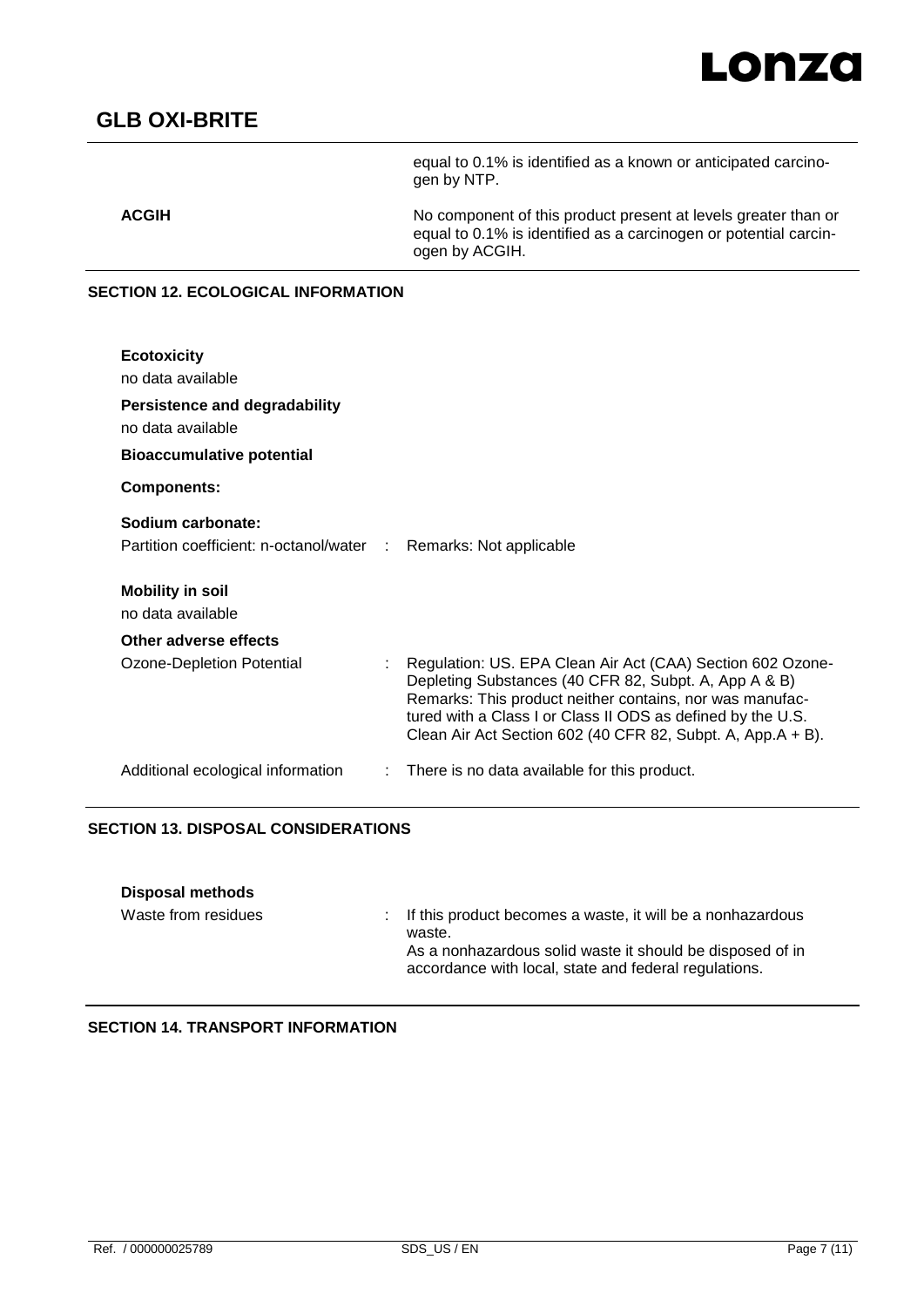### **DOT**

|             | <b>UN number</b><br>Proper shipping name                                                                                                                                                                         | 3260<br>Corrosive solid, acidic, inorganic, n.o.s.                                                                                                             |
|-------------|------------------------------------------------------------------------------------------------------------------------------------------------------------------------------------------------------------------|----------------------------------------------------------------------------------------------------------------------------------------------------------------|
|             | <b>Transport hazard class</b><br><b>Packing group</b><br>Labels<br><b>Emergency Response Guidebook</b><br>Number<br><b>Environmental hazards</b>                                                                 | (Potassium hydrogenperoxomonosulphate)<br>8<br>$\mathbf{II}$<br>8<br>154<br>: no                                                                               |
| <b>TDG</b>  |                                                                                                                                                                                                                  |                                                                                                                                                                |
| <b>IATA</b> | <b>UN number</b><br>Proper shipping name<br><b>Transport hazard class</b><br><b>Packing group</b><br>Labels<br><b>Environmental hazards</b>                                                                      | 3260<br>: CORROSIVE SOLID, ACIDIC, INORGANIC, N.O.S.<br>(Potassium hydrogenperoxomonosulphate)<br>8<br>$\mathbf{II}$<br>8<br>no                                |
|             | <b>UN number</b><br>Proper shipping name<br><b>Transport hazard class</b><br><b>Packing group</b><br>Labels<br><b>Environmental hazards</b>                                                                      | : 3260<br>: Corrosive solid, acidic, inorganic, n.o.s.<br>(Potassium hydrogenperoxomonosulphate)<br>8<br>$\mathbf{II}$<br>8<br>no                              |
| <b>IMDG</b> | <b>UN number</b><br>Proper shipping name<br><b>Transport hazard class</b><br><b>Packing group</b><br>Labels<br>EmS Number 1<br>EmS Number 2<br><b>Environmental hazards</b>                                      | 3260<br>Corrosive solid, acidic, inorganic, n.o.s.<br>(Potassium hydrogenperoxomonosulphate)<br>8<br>$\mathbf{I}$<br>8<br>F-A<br>: S-B<br>Marine pollutant: no |
| <b>ADR</b>  | <b>UN number</b><br>Proper shipping name<br><b>Transport hazard class</b><br><b>Packing group</b><br><b>Classification Code</b><br><b>Hazard Identification Number</b><br>Labels<br><b>Environmental hazards</b> | 3260<br>CORROSIVE SOLID, ACIDIC, INORGANIC, N.O.S.<br>(Potassium hydrogenperoxomonosulphate)<br>8<br>$\mathbf{II}$<br>C <sub>2</sub><br>80<br>8<br>no          |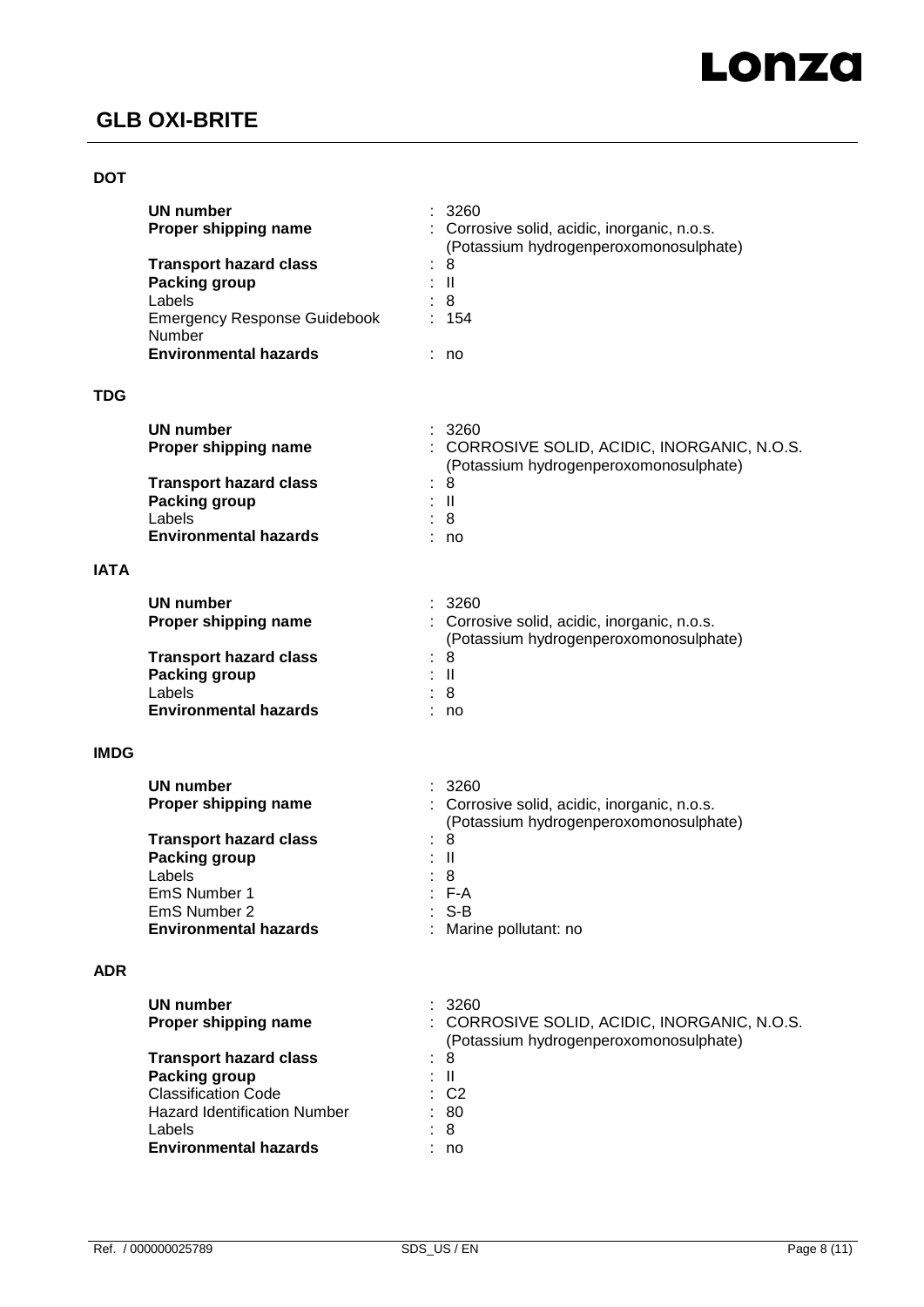### **RID**

| UN number<br>Proper shipping name                                                |    | 3260<br>: CORROSIVE SOLID, ACIDIC, INORGANIC, N.O.S.<br>(Potassium hydrogenperoxomonosulphate) |
|----------------------------------------------------------------------------------|----|------------------------------------------------------------------------------------------------|
| <b>Transport hazard class</b>                                                    | ÷  | 8                                                                                              |
| Packing group                                                                    | ÷. | - 11                                                                                           |
| <b>Classification Code</b>                                                       |    | $\therefore$ C2                                                                                |
| <b>Hazard Identification Number</b>                                              |    | : 80                                                                                           |
| Labels                                                                           |    | : 8                                                                                            |
| <b>Environmental hazards</b>                                                     |    | no                                                                                             |
| Special precautions for user                                                     |    | none                                                                                           |
| Transport in bulk according to An-<br>nex II of MARPOL 73/78 and the IBC<br>Code |    | $:$ Not applicable                                                                             |

### **SECTION 15. REGULATORY INFORMATION**

### **EPCRA - Emergency Planning and Community Right-to-Know Act**

#### **CERCLA Reportable Quantity**

This material does not contain any components with a CERCLA RQ.

#### **SARA 304 Extremely Hazardous Substances Reportable Quantity**

This material does not contain any components with a section 304 EHS RQ.

### **SARA 311/312 Hazards**

See above: SECTION 2. Hazard Identification-GHS Classification

#### **SARA 313**

This material does not contain any chemical components with known CAS numbers that exceed the threshold (De Minimis) reporting levels established by SARA Title III, Section 313.

#### **Clean Air Act**

This product neither contains, nor was manufactured with a Class I or Class II ODS as defined by the U.S. Clean Air Act Section 602 (40 CFR 82, Subpt. A, App.A + B).

This product does not contain any hazardous air pollutants (HAP), as defined by the U.S. Clean Air Act Section 112 (40 CFR 61).

This product does not contain any chemicals listed under the U.S. Clean Air Act Section 112(r) for Accidental Release Prevention (40 CFR 68.130, Subpart F).

This product does not contain any chemicals listed under the U.S. Clean Air Act Section 111 SOCMI Intermediate or Final VOC's (40 CFR 60.489).

This product does not contain any VOC exemptions listed under the U.S. Clean Air Act Section 450.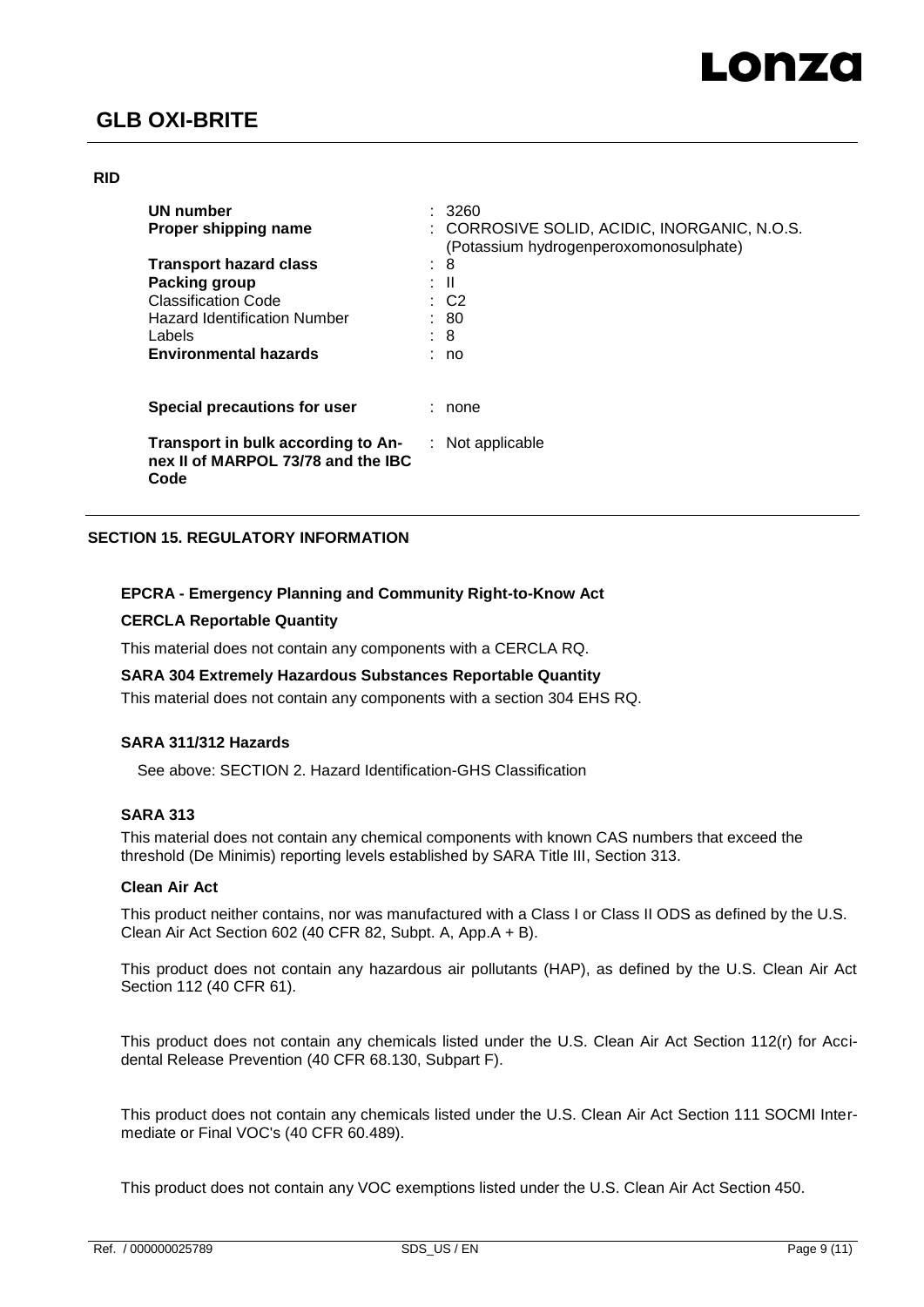### **Clean Water Act**

This product does not contain any Hazardous Chemicals listed under the U.S. CleanWater Act, Section 311, Table 117.3.

This product does not contain any Hazardous Substances listed under the U.S. CleanWater Act, Section 311, Table 116.4A.

This product does not contain any toxic pollutants listed under the U.S. Clean Water Act Section 307

#### **US State Regulations**

#### **Massachusetts Right To Know**

| Components                      | CAS-No.    |
|---------------------------------|------------|
| Sodium tetraborate pentahydrate | 12179-04-3 |
| Dipotassium peroxodisulphate    | 7727-21-1  |

#### **Pennsylvania Right To Know**

| Components                                                                                | CAS-No.    |
|-------------------------------------------------------------------------------------------|------------|
| Potassium peroxymonosulfate/Potassium sulfate/Potassium hydro-<br>$gen$ sulfate $(2:1:1)$ | 70693-62-8 |
| Sodium carbonate                                                                          | 497-19-8   |

#### **New Jersey Right To Know**

| Components                                                     | CAS-No.    |
|----------------------------------------------------------------|------------|
| Potassium peroxymonosulfate/Potassium sulfate/Potassium hydro- | 70693-62-8 |
| gen sulfate (2:1:1)                                            |            |
| Sodium carbonate                                               | 497-19-8   |
| Sodium tetraborate pentahydrate                                | 12179-04-3 |
| Dipotassium peroxodisulphate                                   | 7727-21-1  |
| tetra[carbonato(2-)]dihydroxypentamagnesium                    | 7760-50-1  |

#### **California Prop. 65**

This product does not contain any chemicals known to State of California to cause cancer, birth defects, or any other reproductive harm.

#### **Canadian lists**

### **NPRI**

Canadian National Pollutant Release Inventory (NPRI): No component is listed on NPRI.

### **The components of this product are reported in the following inventories:**

TSCA **:** This chemical is for export only and thus, is not subject to TSCA regulations.

### **SECTION 16. OTHER INFORMATION**

### **Full text of other abbreviations**